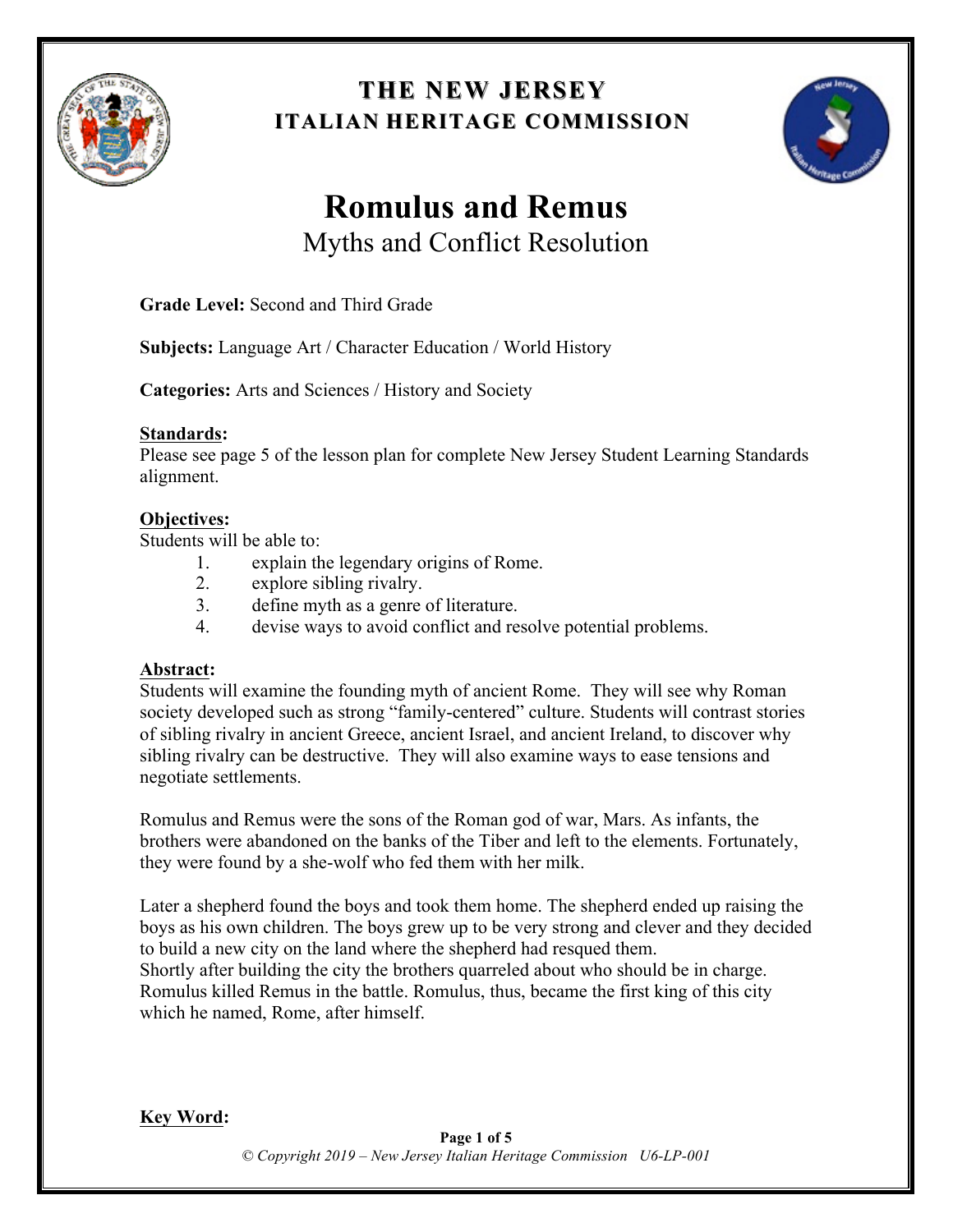*Myth*- A traditional, typically ancient story dealing with supernatural beings, ancestors, or heroes that serves as a fundamental type in the worldview of a people, as by explaining aspects of the natural world or delineating the psychology, customs, or ideals of society:

### **Materials Required:**

Internet access or copies of Internet documents

#### **Background:**

Teachers can read a brief account of Romulus & Remus at: http://www.unrv.com/culture/romulus-and-remus.php

#### **Procedures:**

- I. Have students write a quick paragraph explaining the origins of the United States.
	- a. Hopefully, they know something about the Revolution or the Forth of July.
	- b. Have some of the students explain their answers, whether they are accurate or creative.
- II. Explain to students the word "Myth."
	- a. Inform them that they are going to investigate the myth of the origins of the city of Rome.
- III. Explain to students that many cultures have stories to explain their beginnings
	- a. Sometimes the stories are mixed with myths & legends and sometime they are more historical.
		- i. Even the birth of the American nation is rife with legend and myth.
	- b. The ancient Israelites explained the beginning of their people through the stories of the Patriarchs: Abraham, Isaac, and Jacob and then Moses' and the Israelites' exodus form Egypt.
	- c. Moslems trace their beginnings to Ishmael, son of Abraham.
	- d. The ancient Irish told stories of how the Celtic sons of Mil: Emer Donn, Eremon, Ir, and Amergin left the Iberian Peninsula (modern Spain & Portugal) and conquered the island of Ireland.
	- e. Although the origins of America has been well documented, the popular story has be pepper with myth and embellishments, such as stories of Molly Pitcher, Betsy Ross, George Washington and the cherry tree, etc.
	- f. Explain to students that the mighty Roman Empire also had a story of its origin.
		- i. Have students read the story of at:
			- 1. http://rome.mrdonn.org/romulusandremus.html
			- 2. https://www.ducksters.com/history/ancient\_rome/romulus\_and \_remus.php
		- ii. Pick a student to read the first piece (under the first drawings) aloud, while the class reads along.
			- 1. Ask students whether this part of the story was mythical, or could it be true.
			- *This part of the story could have some element of truth. Notice*

#### **Page 2 of 5**

*© Copyright 2019 – New Jersey Italian Heritage Commission U6-LP-001*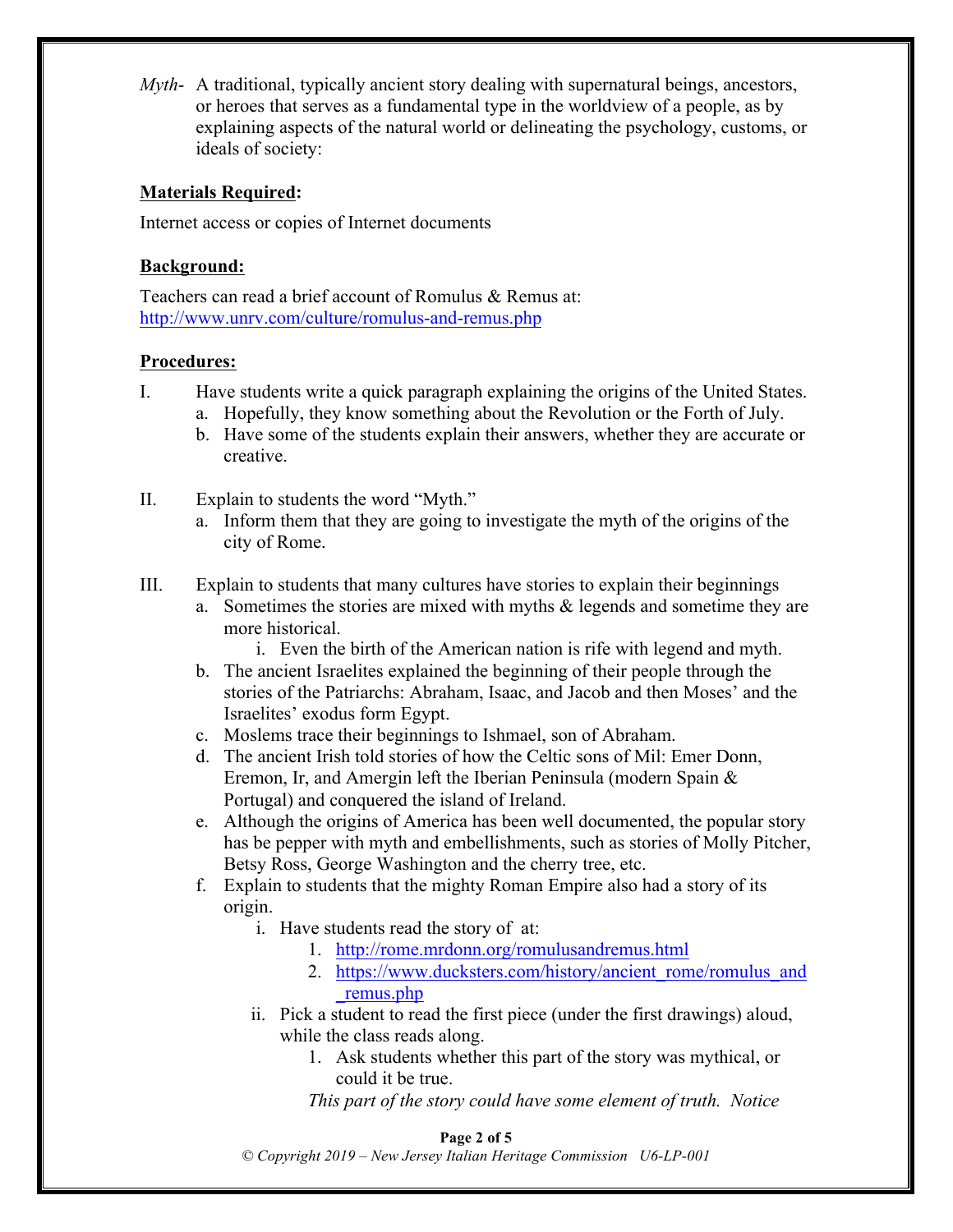*that two brothers fought, and one killed the other. Point this out to the students. Many times, brothers or fathers and sons fought for power in the ancient world. This is one of the reasons that the Romans began to put a very heavy emphasis on family. They did not want families destroyed by men's ambition. Strong families with tight traditions and responsibilities meant stability.*

- iii. Pick a student to read the second piece (under the second drawings) aloud, while the class reads along.
	- 1. Ask students whether this part of the story was mythical, or could it be true.

*The god of war, Mars, was a part of Rome mythology. He is the perfect father of Rome because the Romans highly prized the art of war. Roman society was a warrior society.*

- iv. Pick a student to read the third piece (under the third drawings) aloud, while the class reads along.
	- 1. Ask students whether this part of the story was mythical, or could it be true.

*The story of saving the boys could have some basis in truth. Point to the story of Moses and how, as a baby, his mother had put him into basket and floated him done the Nile to escape Pharaoh's soldiers.*

*The story of the boys being saved by a she-wolf is highly unlikely. Nevertheless, it serves the story well. The wolf was the special animal of Mars, the god of war. It symbolized the warrior. Romulus and Remus were the sons of Mars and they were nourished on the milk of a wolf. Perfect warriors would have such origins.*

*The story of their reunion with their grandfather could have some basis in fact.*

v. Pick a student to read the fourth piece (under the fourth drawings) aloud, while the class reads along.

*.*

- 1. Ask student whether this part of the story was mythical, or could it be true. *Romulus and Remus wracked revenge on their Great Uncle Amulius and killed him. In the ancient world, this type of behavior was common and revenge would be necessary to maintain the family's honor.*
- vi. Pick a student to read the fifth piece (under the fifth drawings) aloud, while the class reads along.
	- 1. Ask students whether this part of the story was mythical, or could it be true.

*The story is probably mythical, but in the early founding of Rome two brothers could have fought to the death. This was common in the ancient world.*

**Page 3 of 5** *1. Tell students that in the Book of Genesis Cain killed his* 

*© Copyright 2019 – New Jersey Italian Heritage Commission U6-LP-001*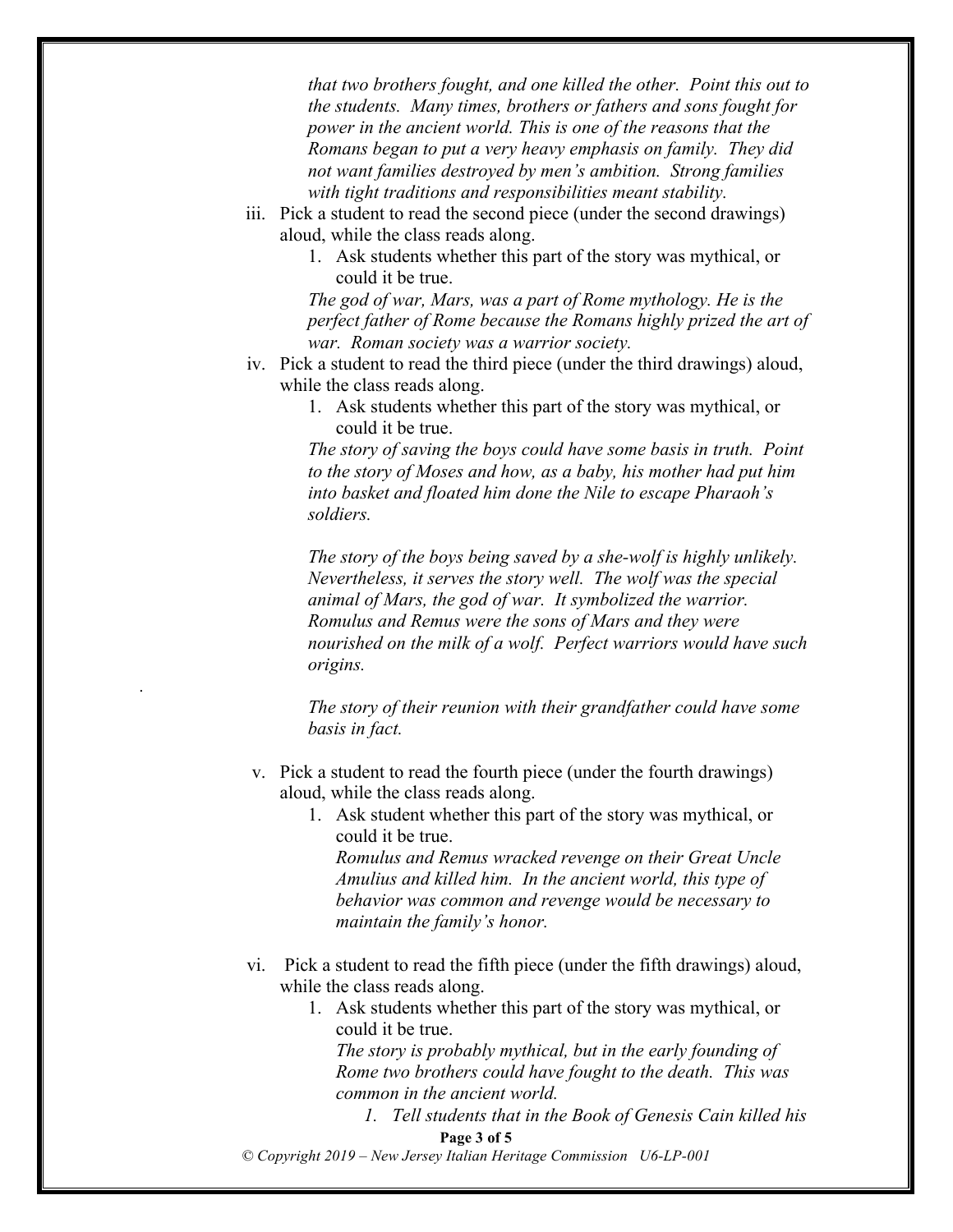*brother Abel because Abel had given more pleasing sacrifices to God.*

- *2. In Genesis, Jacob deceived his Father, Isaac, and stole his brother, Esau's birth rite and his blessing.*
- *3. In a Greek tragedy, the playwright, Sophocles, told in the play Antigone of how the brothers, Eteocles and Polyneices had agreed to share the rule of Thebes. Each brother would rule on alternating years. Eteocles ruled first, but refused to relinquish power after one year. Eventually, the brothers fought over the city, until both were dead.*
- 4. *In ancient Irish mythology, two sons of Mil, Donn Eber and Eremon had defeated the native Tuatha Da Dannon in Ireland. Both brothers were going to fight over the kingship of Ireland. Their brother, Amergin the Bard, decided that Donn Eber's family would receive Eremon's inheritance and Eremon's family would receive Eber's inheritance. This way they would both work to help one another. Instead of adhering to Amergin's decision, the brothers agreed to divide Ireland. Eremon took the north and Donn Eber took the south.*
- IV. Explain to students that this type of sibling rivalry is unacceptable today. In the ancient world the birthright and the father's inheritance was everything. There would be one ruler and the other siblings would be subservient.
	- a. Tell the students to think of a time when they felt jealous over something their sibling, cousin, or a friend had received or had accomplished.
	- b. In a paragraph
		- i. Explain the situation.
		- ii. Explain how they reacted to the situation.
		- iii. Ask them to write a "rule" for themselves.
			- 1. Whenever they feel jealousy, what will they do to avoid a confrontation or bad feelings between them and their sibling or friend because of jealousy?

#### **Homework:**

In a paragraph:

Ask students to write down how they reacted when someone was jealous of them.

- Ask them to write a "rule" for themselves.
	- to avoid confrontation or bad feelings between them and their sibling or friend?
	- to help them alleviate some of the other person's jealousy?

#### **Assessment:**

Have students define "Myth." Have them create a myth demonstrating how two siblings can resolve their jealousies amicably. Assess the myths by using the *New Jersey Registered Holistic Writing Rubric* for scoring. Teachers will also read the students' paragraphs about jealousy. Assess the paragraphs by using the *New Jersey Registered Holistic Writing Rubric* for scoring.